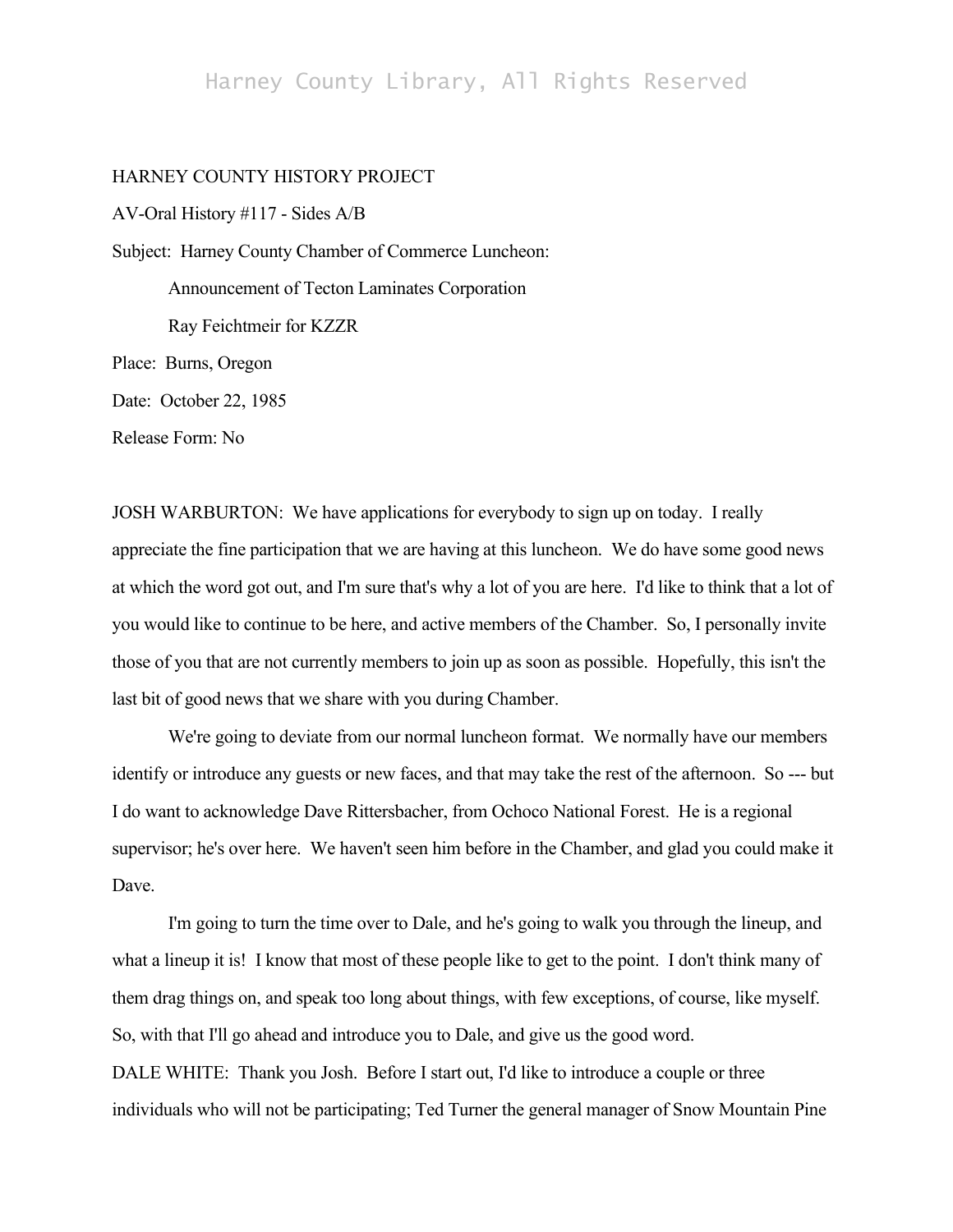and his wife Nancy; and Betsy Feichtmeir, Ray Feichtmeir's wife, who you will be hearing a little bit more later on in the program.

I'm sure that you are wanting to hear what these individuals said, but I think there is a few things that need to be said first, and I'd like to just take a moment or two of your time and express some appreciation especially to Stan Swol, and to Jerry Foster, and to Pauline Braymen. These multi-million dollar investments take a lot of preliminary negotiations and expenditures of time, and entails a strong degree of confidence on those who are aware of what's going on. And being the good reporters they are, they have been aware that something has been happening for quite some time, and all I've had to do is tell them that we are not at liberty to discuss it, and they have acted in a very helpful manner, and I certainly appreciate the way that they have handled this. And that they are here today to receive the credit that they desire and should receive.

We, as late as about 10:30 last night, Senator Timms was in conversation with the State Department of Economic Development, and Jerri Thompson, the governor's administrative assistant, putting the final details together. What I can tell you, and what you will hear in detail shortly is a major plant expansion, and new plant facilities of one or two or more that is going to be taking place in the immediate future.

One of the requirements of that was that the county have an access road that will provide new access to the Snow Mountain complement out there, so that traffic can flow in a pattern that is going to be necessary, because of the new construction that is going to take place.

We have applied to the State for a \$310,000 economic development grant to build an access road for the new facilities. We have received a favorable response from that, and Senator Timms will be able to give you a direct message from the State on that shortly thereafter.

I might tell you, and you are certainly aware that we have went through a tremendous five years of economic recession and depression, and loss of population, and all the bad things that takes care, or takes place during that type of a cycle that we have been through. But one thing that I think we need to realize, that Harney County has survived these times before. We went through at least once before that I can remember, in the late '60's when the air force and the job corps center pulled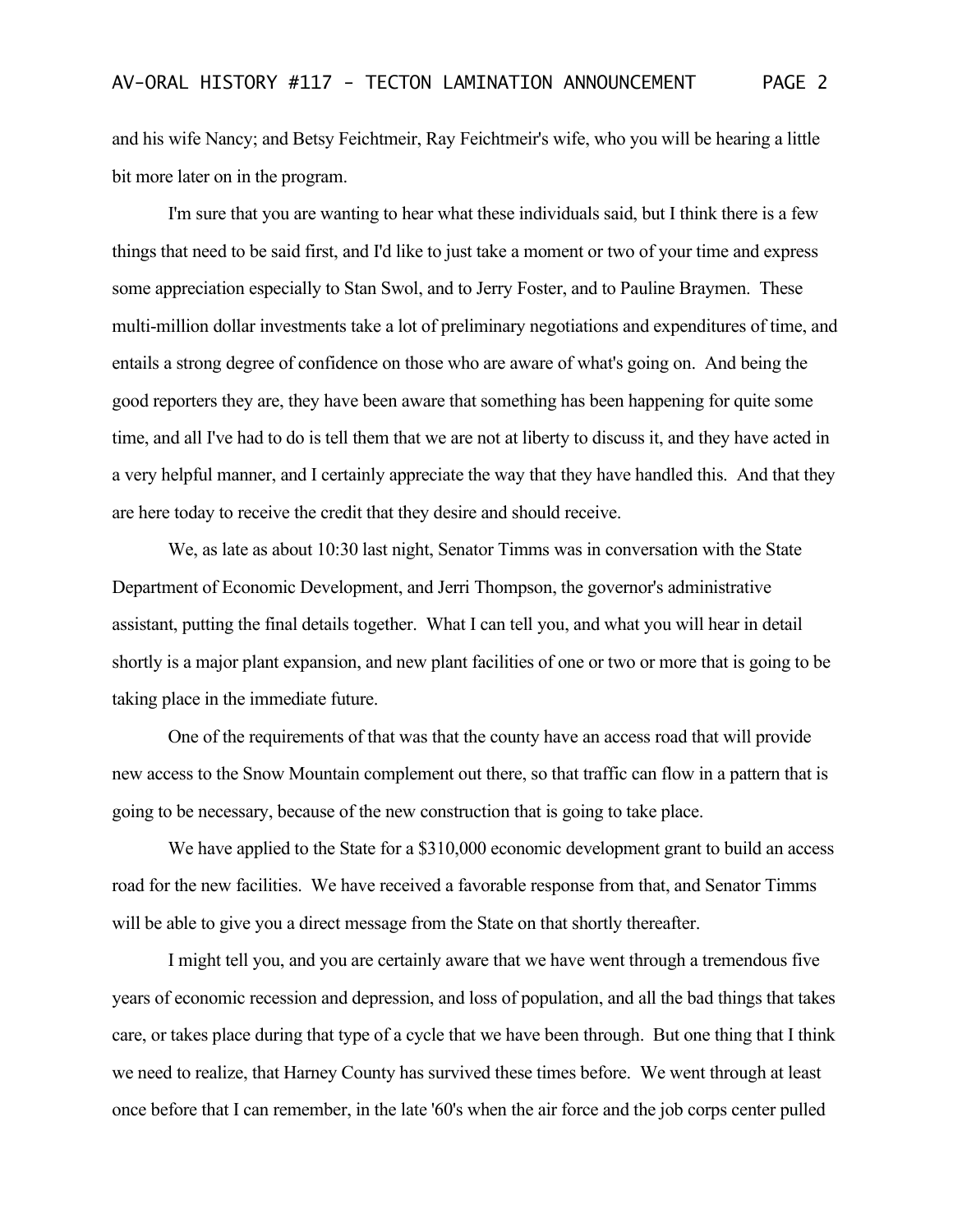out and we lost approximately the same populations, and there was the doom and gloomers among us who said Harney County would never recover. There has also been those doom and gloomers among us that said we will never get the employment back up in the wood products industry. We will never return to where we have been. I'm here to tell you today, that we have just begun, and it is just a bright future out there that's going to get better. And I would be willing to wager that when the 1990 census comes that the population of Harney County will exceed the one that was in 1980.

I guess we went through about 5 years with our Economic Development Committee that Diaz has headed up, with a lot of frustrations. I think we have come to about the place of being a football team that got us into a championship game by three yards and a cloud of dust, and all of a sudden decided that we was going to throw the touchdown pass. And we have been throwing those touchdown passes for the last 5 years. The only trouble is no one has been catching them. We have been after high tech; we have been after all kinds of exotic industries to bring us back to prosperity.

But I think maybe we forgot what brought us here in the first place. That was agriculture, that was timber, and that was the natural resources of this county that we have been built on. What we haven't done in the past, and what you are going to see, is going to happen in the future. We have just had the first bit of prosperity out of that log. We cut a board out of it, and we shipped it out for further processing, and everyone else down the line, clear to the west coast, and to the east coast as the case may be, achieved the jobs and the plants and the prosperity that came from that. We are now invoked upon, and it's the county's economic policy is to process that product, particularly from the lumber industry, and the agriculture industry to as close as to the finished product as possible, before it leaves Harney County.

And we are going to see the start of that today as the announcements are made. I think you will see in the months and years to come that there will be further announcements as new opportunities arise to further process that, and as those come, long term prosperity is going to come to Harney County.

We are indeed fortunate, we are set in the midst of the ponderosa pine belt. There is only a limited number of ponderosa forests in the United State. We are in the center of that. We are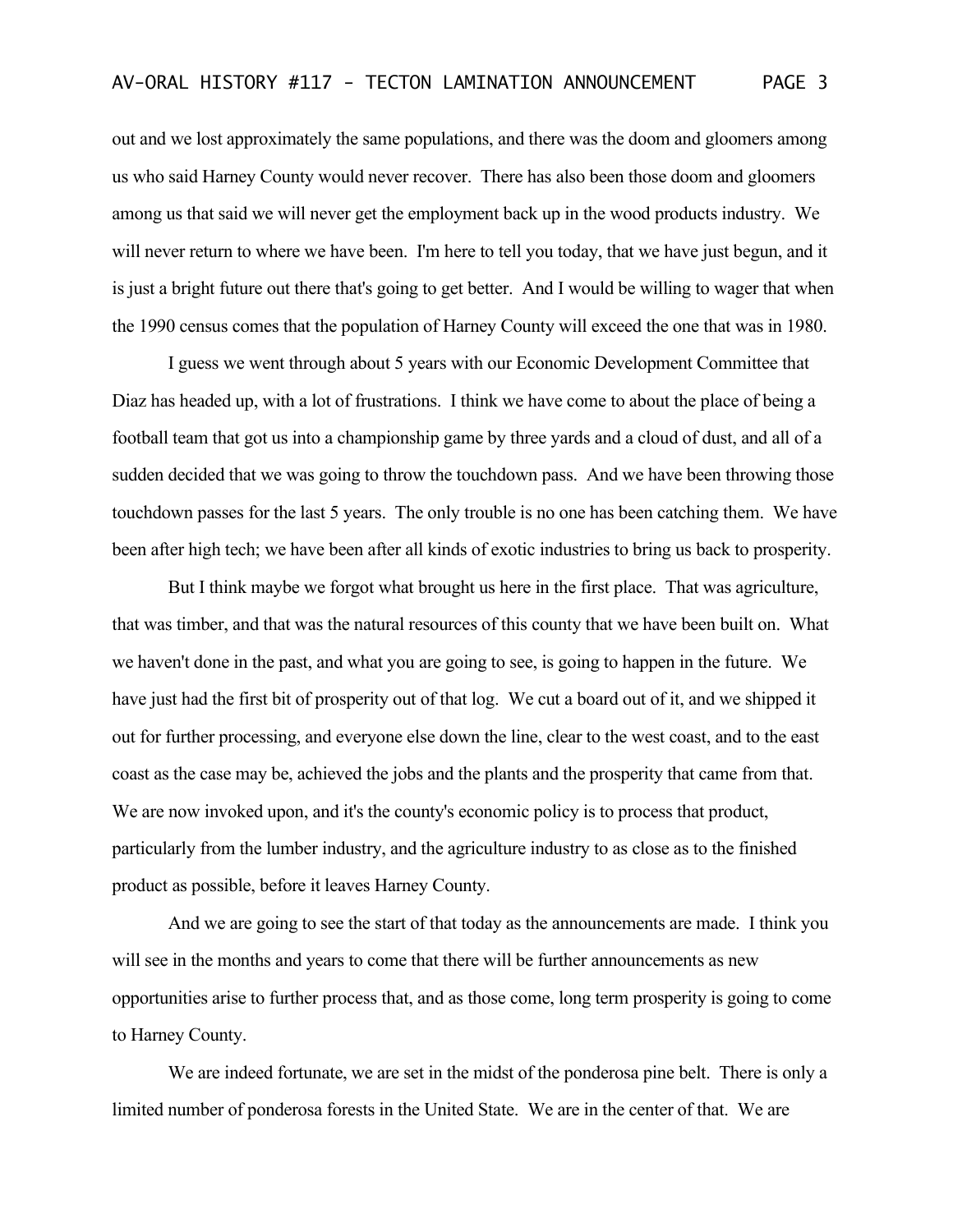fortunate that we have been on a sustained yield, and that the allowable cut is going up instead of down. And I expect that that will continue, at least stabilize, and so we will have a strong base on which to build from.

And I'm not saying that the pot of gold is here, but we have certainly seen the rainbow. And I think you will agree that Harney County is going to be a much stronger and much healthier and better place to live. And we are going to do it in slow stages and a little bit at a time, so that we can handle it. But the opportunities have arisen, and I think that we have just begun to see what they are. That the future is indeed bright, and the future is going to be bright because of some of the people that you are going to meet today and hear from.

The first I'd like to introduce Senator Timms, and as I said before, you can be proud to have Gene representing you in the legislature. I've known him since both of us would have a hard time looking over the table. You know, he just went down and done an outstanding job. We didn't lose anyone when Bob Smith went to Congress; we just gained. Bob went on to represent us in Congress. Gene has just done an outstanding job representing us in Salem. He was on the phone, I know, till after 10 o'clock last night, because that was the last time that I talked to him, getting this put together. And he can tell you how our application for the road monies are, and whatever else. State Senator Eugene Timms.

SENATOR EUGENE TIMMS: Thank you Judge, and citizens of Harney County, Snow Mountain Pine. You know, that is why we are here is Snow Mountain Pine. Let's face it; it takes the private sector. I'm a member of the Trade and Economic Development Committee, and I know you want to listen to them, so I'm not going to take long. But you have to realize that this is an occasion today in the State of Oregon, for the reason we will be the second area in the State of Oregon to receive sight specific money from the lottery. So that is important, and it is important how it is done. The Governor of the State of Oregon, the Economic Development Department, the legislature is monitoring them continually, of how they handle these monies, and how it is done. There is a lot of politics involved. But we are fortunate, because we have Snow Mountain Pine, which is a state-ofthe-art industry. They are what has to happen to wood products in the State of Oregon. Value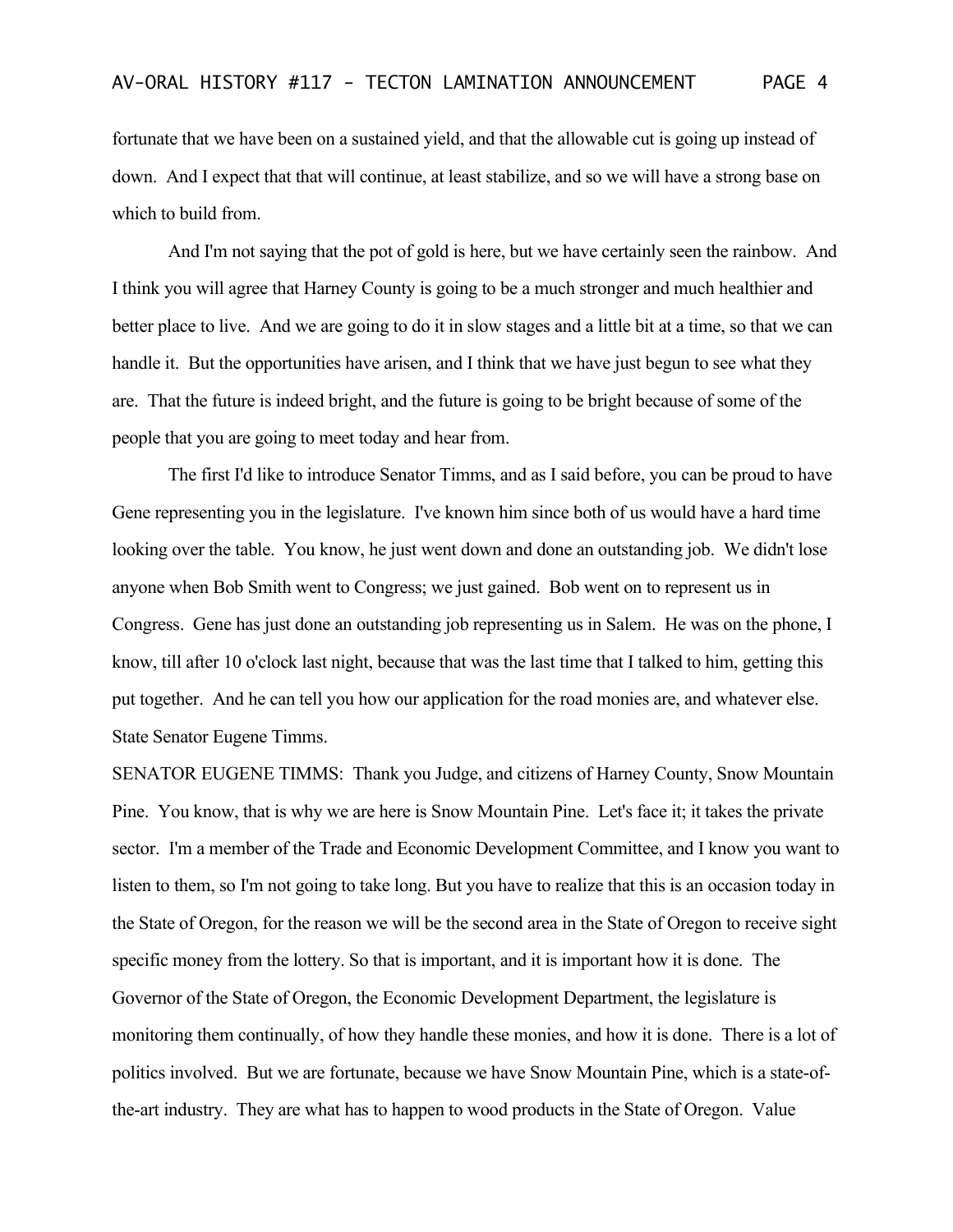added industries, that is what we are looking for in the State of Oregon.

Tom Kennedy, head of the department, wanted to be here today. I've ended up with the job of representing the State. I hope I don't say something that's out of line. But I think things are moving along smoothly. I thought the Judge would probably mention more of the action committee meeting that they had yesterday, for the sight's specific money. They found the total action committee was in favor of allowing the monies to Snow Mountain Pine, or to the County to build the road for the infrastructure at the Snow Mountain Pine.

The Governor's assistant, Jerri Thompson, I talked to her last night, and she says to pass on today that the Governor will sign that, and it is on a shuttle to the Governor as this time for his signature. It has to be signed by the Governor to be official. So, we will be the second county in the State of Oregon to receive lottery funds. So, I want you all to go out and buy a lottery ticket. (Laughter) I know I've heard that --- I was in Baker last night, drove over this morning, that the Governor is not interested in Eastern Oregon. That we aren't going to receive lottery monies. People have tried to talk me into boycotting the lottery as they have done in Southern Oregon. But I've worked close with the Economic Development Department. I congratulate them; they have had their people out here to talk to Ray and Ted. They got involved, and they have helped us. And those monies are forthcoming, and I'm proud to be here today to pass that on to you from Jerri Thompson, the assistant to the Governor, and Tom Kennedy. I just wish that they could have been here. He planned on coming. He got a plane. Maybe we should have bought the Governor that plane too. But he couldn't get the --- the pilot would not fly him over here. The weather conditions were not such that he would do it in the plane that they lease. So therefore, he is not able to be here, but I'm glad to pass this news on to you. And we are proud of Snow Mountain Pine, and Harney County, and the State of Oregon. Thank you!

DALE WHITE: Thank you Gene, it is certainly true that we just had tremendous response from Tom Kennedy and the State Department of Economic Development. This has happened very rapidly, and very quickly, and as you know government is not used to responding that fast. We got the request in to the Economic Development Department a week ago yesterday, and they had a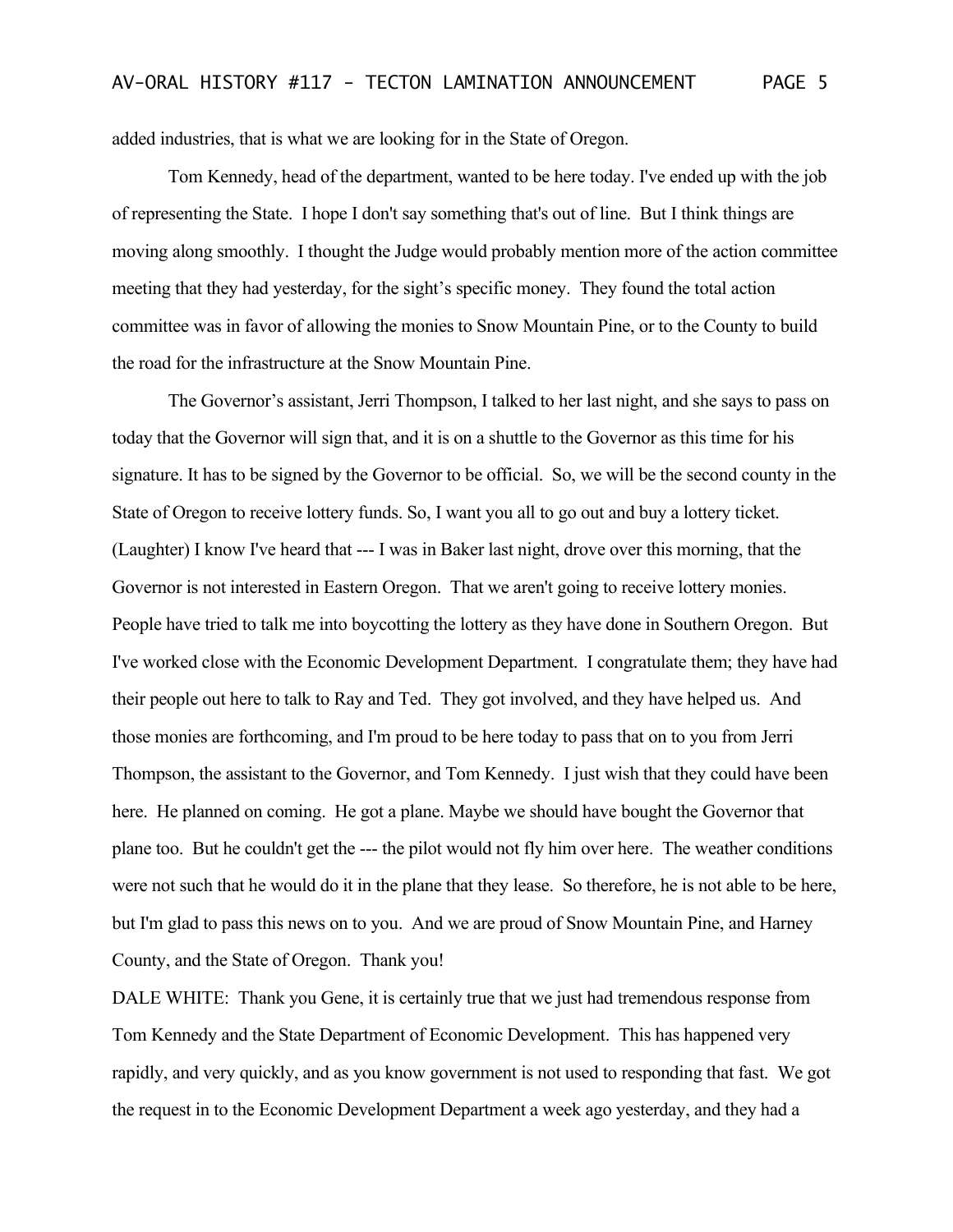meeting set up yesterday, which is seven days from the day they received it. The Economic Development Department had processed it and come up with a recommendation; the Governor had assembled all the department heads of all the major departments in the state. LCDC, transportation, state lands, all of those were assembled to meet. We received a 100% approval from them yesterday. And as Gene says, the only step left to be accomplished is the Governor's signature.

But obviously all of those things are just in response to what private enterprise can do, and without them government cannot function. Government can only assist when assistance is needed. And one of the things as I'm preparing to introduce Ray Feichtmeir, as I remember, I believe the first or second time I talked to him and Ted, was that they said that we're coming here, we're going to build the finest, the most modern, the most efficient lumber processing facility in the United States. And if there is any company that is going to be able to prosper, if there is any company that is going to be able to offer jobs and employment, it's going to be them.

And I can tell you from what I know, and from what I'm sure Ray will tell you; they have accomplished that in that sawmill. They are producing a tremendous amount out there that no one thought could happen, but it has happened because of an initiative, it has happened because of private enterprise, it has happened because people had the foresight and the fortitude and the courage to expend the capitol and the energy that it takes to make these things take place. And that's why, that I could say previously that the future of Harney County is bright because what they have done with the sawmill, they are going to do with what the announcement is going to be today, and what I'm confident is either going to be them or allied industries in the future, are going to announce as they do here, as we further process down-stream the basic resources of Harney County.

And so, it is a real privilege to introduce to you, Ray Feichtmeir, a shaker and mover of Snow Mountain Lumber Company, and a real asset to Harney County. Welcome Ray. RAY FEICHTMEIR: Thank you. I remember the day about three years ago when Ted and I drove into town. We got here about 3 o'clock in the afternoon and we looked at the sawmill, and we went out to dinner that night, we had first chance to talk together at about 10:30. We looked at each other and we said, "It's too big, we'll never do it." Well, next morning we got up, we had a three hour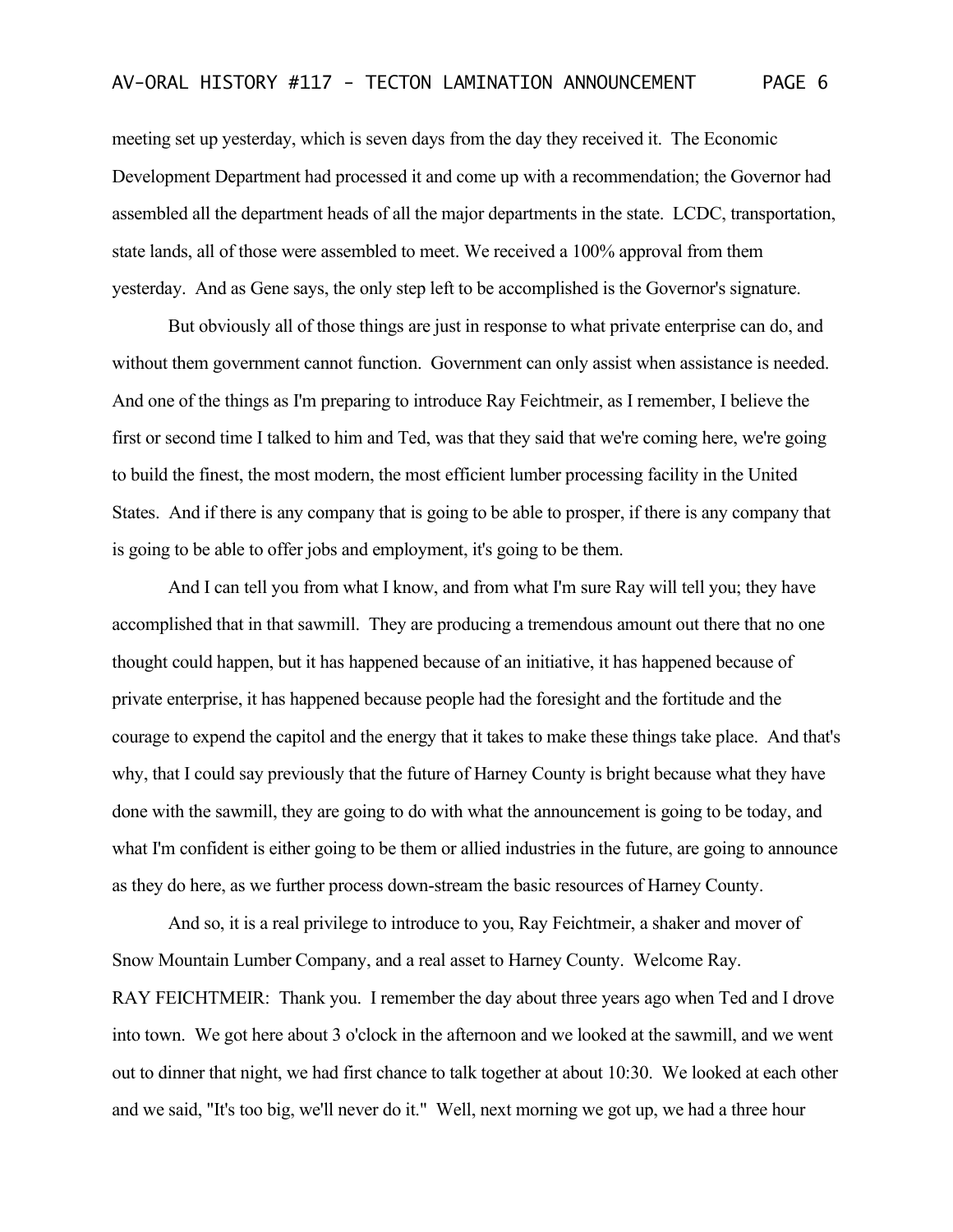breakfast, and we figured out we not only can do it, but we can make that the best sawmill in the whole world. And by golly it is! It really is! There is no sawmill anywhere that is more efficient, or more state of the art than that. And I tell you how it was done. It was done with innovation. It was done with good people. You know seven people came to town; one of them was Ted, there were some others. All the rest of the people are people that were already at Snow Mountain Pine who had experience. They are all in supervisory roles. They are all moving along. And I want to tell you the people here are the best in the world. This is a fantastic place, it really is.

Everyone out in the mill is pulling in the same direction, and our people, we'll stack them up against anywhere in the country, in any kind of competition because we know what they produce per men, and it's better than anywhere else.

Now that's part of the story. The rest of the story is our sales. Our sales are going extremely well, because we're concerned about our customers, we care about them, we work hard. Our sales manager, Joe Beitler, is doing a fantastic job. We're very lucky to have such a fine fellow, and the rest of the sales department, John Candy, Jim Bush; they're doing outstanding work. And as a consequence of that, we are in an excellent position with our customers. But it isn't, you know, the sales department is part of it, an important part, but it's every single person in the plant working for quality, concerned about how it all goes together that makes the thing work.

And then the third ingredient, and not the least important is innovation. We have changed the mill around. We've innovated, we've brought in new equipment, we continually change it, and over the years, you can be assured that as each new process comes out, or each new technological change comes along, we'll incorporate that in the mill. Now that's the strategy of survival. People, innovation, care, and concern for the customers, that's what makes a complete company. We have a complete company.

And now we are ready to move into the next stage, the next stages of our strategy. All along we've known that there was a marvelous timber base here. That's one of the reasons we're here. This is a fine forest, it's got a good cut, and it's not being infringed upon at this time, and we hope it won't be in the future by limitations. We need that timber, and we intend to use that timber more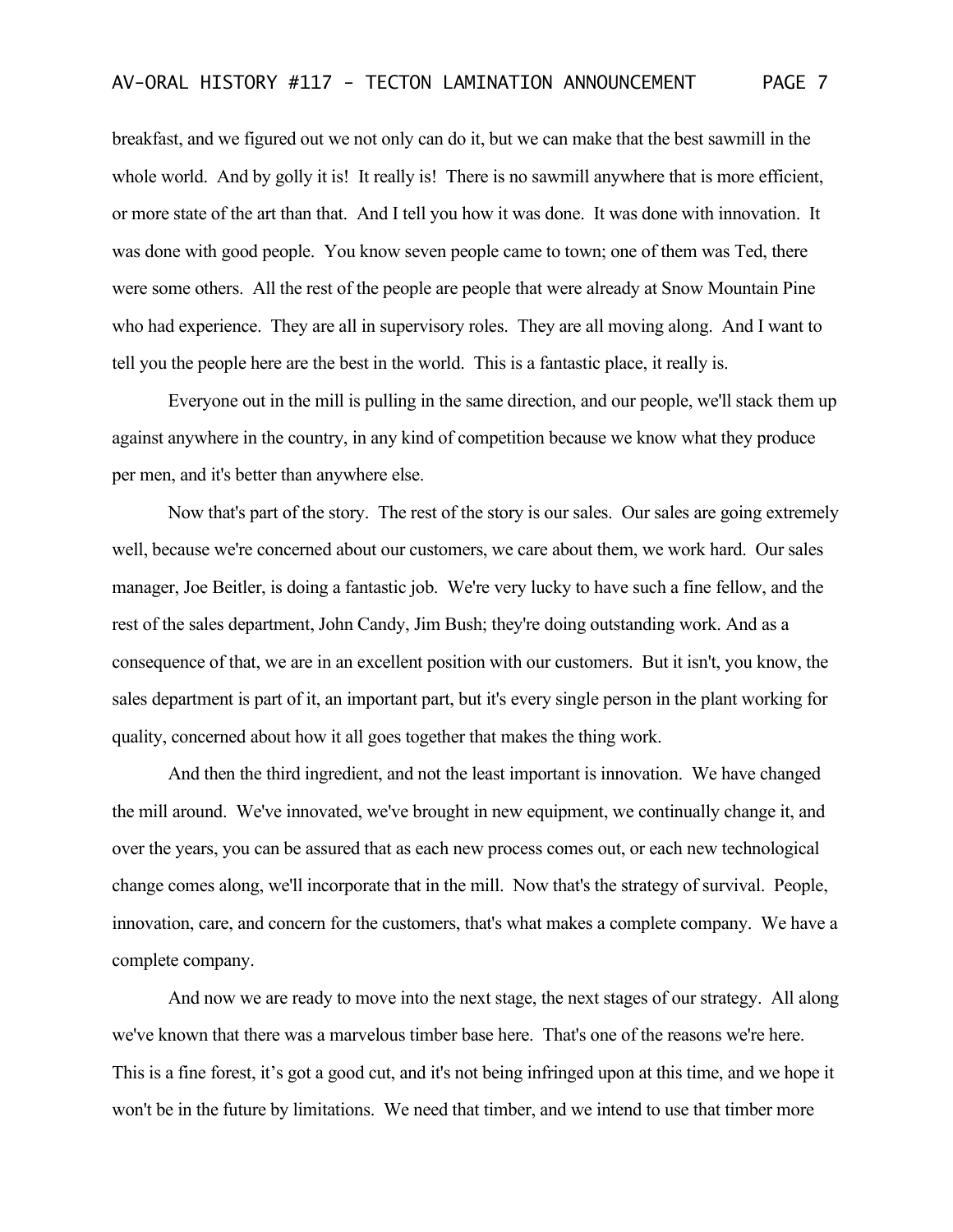intensively than it's ever been used before, here, or anywhere else.

Last year I took a trip to Finland and Sweden, spent two weeks. They use every scrap of that log, and we intend to do even better than they do. We'll get better recovery from our logs than they do. And we'll use every bit of it. Now what am I talking about. Well, we have logs, we have then certain by-products. The by-products are chips, and bark, and shavings, planer shavings. We intend to use all of those products as we go down the line, so that in the end we'll be left with some needles, and just a few of those. And that's our long-term strategy. And along those lines, to increase recovery in our small logs, we're announcing today that we are going to put in a laminated veneer lumber mill. Or it's actually, and I'd better describe that to you, because it's really more akin to a plywood mill, but it produces lumber from veneer. What laminated veneer lumber is, is plywood veneer that has been joined together in long billets, long pieces, laid up longitudinally, no cross-plys, all the wood is laid up longitudinally. And in our case, that will be a 50 foot long piece, by 4 feet wide, and our dimensions will be from 1 inch thick to 2 inches thick. Our primary product will probably be six-quarter and five-quarter, which are inch and a half, and inch and a quarter nominal, those are nominal dimensions.

This mill will be, will convert small logs much more efficiently than we can do in the sawmill. We'll utilize, we'll actually increase our product, by utilizing this process, and we'll reduce waste. And because of that we'll be able to increase our sales without substantial, or any increase in the number of logs that we have to consume.

So, we are in the process of making the final arrangements on going ahead with our construction. We're pinning down contracts. There will be people here in town this week, and we are writing the contracts for much of the equipment. Our bankers are here in town, and we are jollying them up so that they open up the coffers. We are --- we have been studying this project for over a year, almost a year and a half, and we're very enthusiastic. We know it's the wave of the future, and we know we are going to be not only the first plant in Oregon, although there is another one proposed for down in Roseburg area. We think we'll be online before they will. But we will also be, by something like two and a half times, the largest plant in, not only the United States, but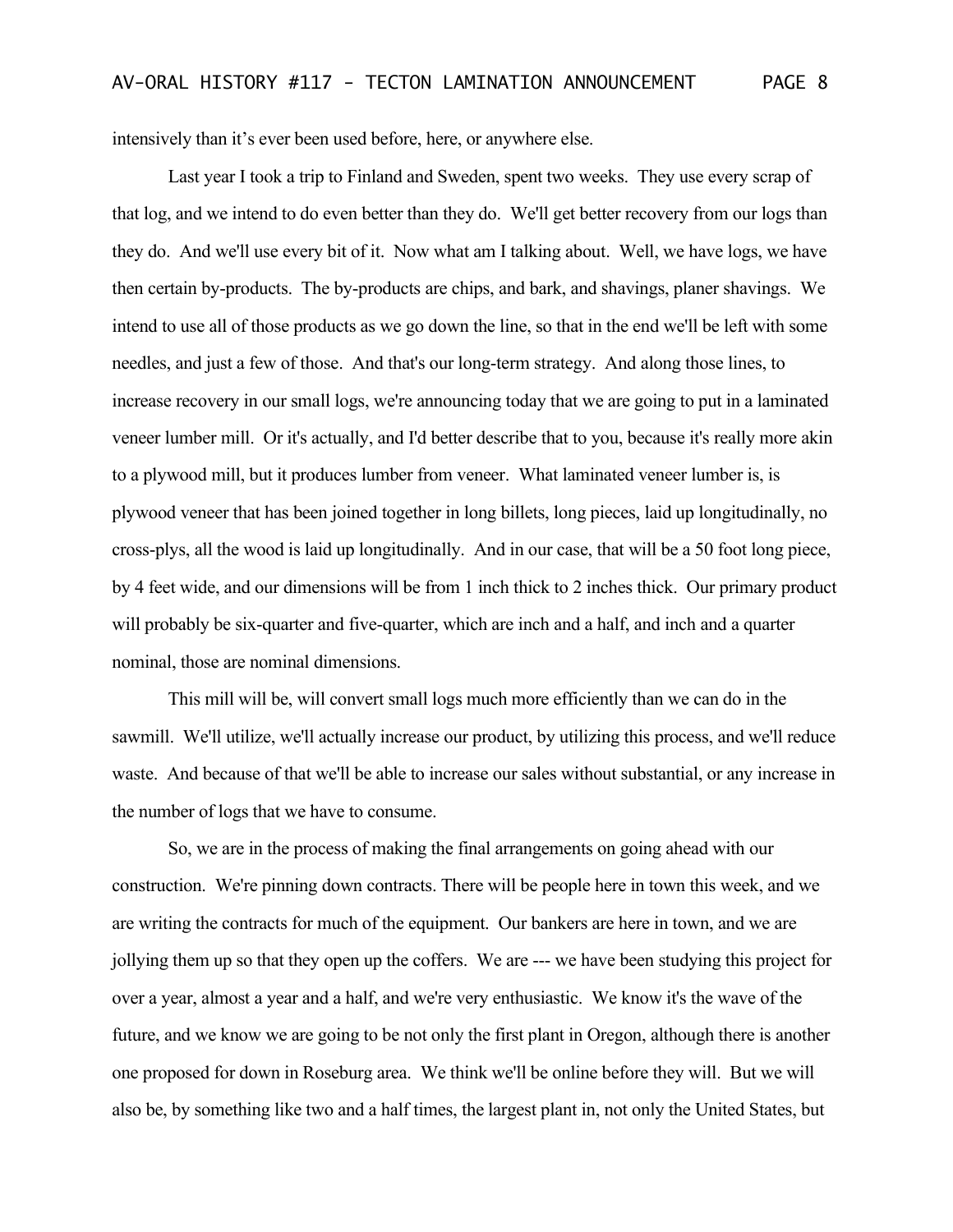in the world. We have to do things big out here. We have a big operation. This is a big forest, and we're a large lumber company. And this will be done in the name of "Tecton Laminates Corporation". It's a new company, a separate company from Snow Mountain Pine. The ownership is severely, or strongly related, but it is a separate company, and it will operate as a separate company.

And along with the announcement of going ahead with this plant, I'd like to just take a minute to say that there are several changes that we're making in personnel. John Hinton, who is right now the manager of the planing mill, will be the plant manager of Tecton Laminates. We'll call it "Tec-Lam". And he will be taking over that responsibility. Bruce Mallory will be moving to superintendent of Snow Mountain Pine. Ted Turner will be moving up a level in a sense, in that he will be responsible for overseeing not the day-to-day operations, but the strategy, the long term planning. All of the many, many details and opportunities that we have in the overall picture.

We --- the plant will employ in the neighborhood of a 125 people, and that's an estimate at this point. We can place people on paper real well, but when it comes down to running the thing you have to do it a little differently. You have to place people as they are needed, and we have to, we have that many in our table of organization at this point. But we're never sure until we start running the mill just exactly how it will run.

I'd like to tell you that this --- we studied everyone that is producing plywood equipment in the world. Last year three --- four of us went to a show in Hannover, Germany, where all of the European manufacturers are represented. That show covers about 50 acres of exhibits, and we saw every piece of equipment you could imagine. We've talked to all of the major manufacturers in the United States. We think after all this exhaustive research and hiring a team of consultants from Eugene that are the world experts in LVL, laminated veneer lumber, that we know what there is available in the marketplace, as far as equipment. This equipment that we're putting in is, will be the finest, the best, the most modern, and the most completely automated plywood mill in the world. That's simply because we're starting today. I couldn't --- if next year someone will have some new innovations, and that's the way this industry is moving, and that's appropriate. And if two years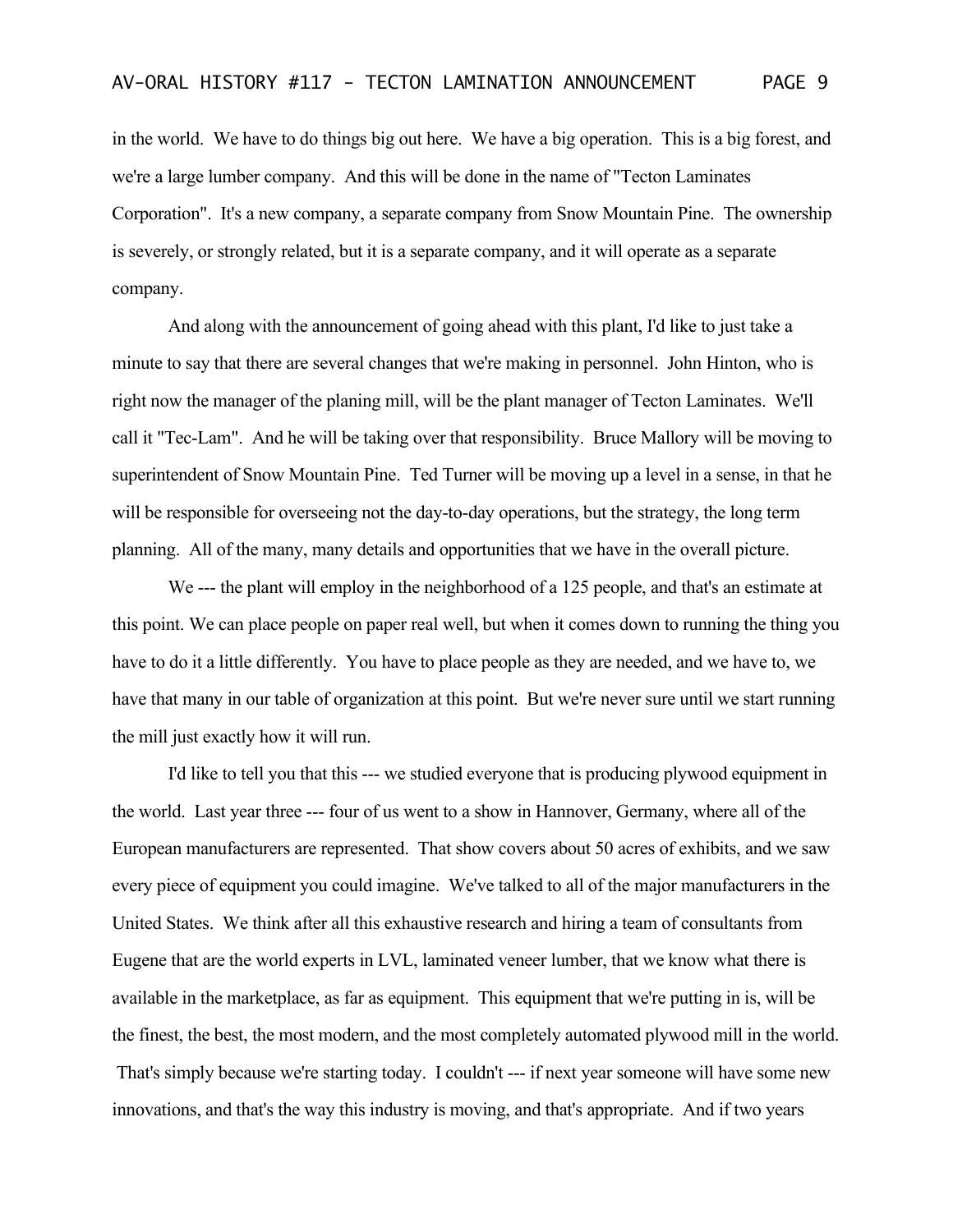down the road we have to tear some of this out and put that in, we will, because that is the only way you are going to survive in this industry. The people who have not modernized their mill, who have not changed, who have not moved with the times are --- they're not going to be around in 10, 15 years. There's an over capacity for sawmills. And the people who survive are the ones that invest in people, and in equipment.

Now when we invest in equipment, sometimes people are displaced. But I would like to point out to you that at Snow Mountain Pine; we have very highly disproportionate number of technical people to production people, compared to other mills. Those people are there because we have complicated equipment. We have high maintenance costs, but we have also high production per man. And as a consequence of that, we are in a better position to compete. And I can assure you that competition is the name of the game.

We will go tomorrow up north to John Day and bid against three or four other sawmills for timber. And we have to be in a position to buy that timber, and they're tough competition. And they are good people, but we are going to be better. And we are going to be the last lonely mill, anywhere.

So --- couple of other things that --- down the road that are causing us some difficulty, and that would help us, is that someday we want to get this railroad operating again. It really will help all of the industries, and it's something that we definitely need. And I wanted to just put in a plug for that because that is some-thing that is hurting us. It's hurting Frenchglen Lumber, and actually probably creating some limitation on their expansion.

When we come to town, we said we would hope to develop downstream manufacturers. We were able to work with Frenchglen Lumber, Contact Lumber Company, and their subsidiary Frenchglen, to get them to put a plant in here. I understand they have just opened up a second shift. I think that LVL will give them some additional opportunities to go downstream with manufacturing. And we have spent time talking to Contact Lumber and Frenchglen people about this. And when we get some more --- when we get product available, I think that there is some good chance that they will be utilizing some of that product right here for value added kinds of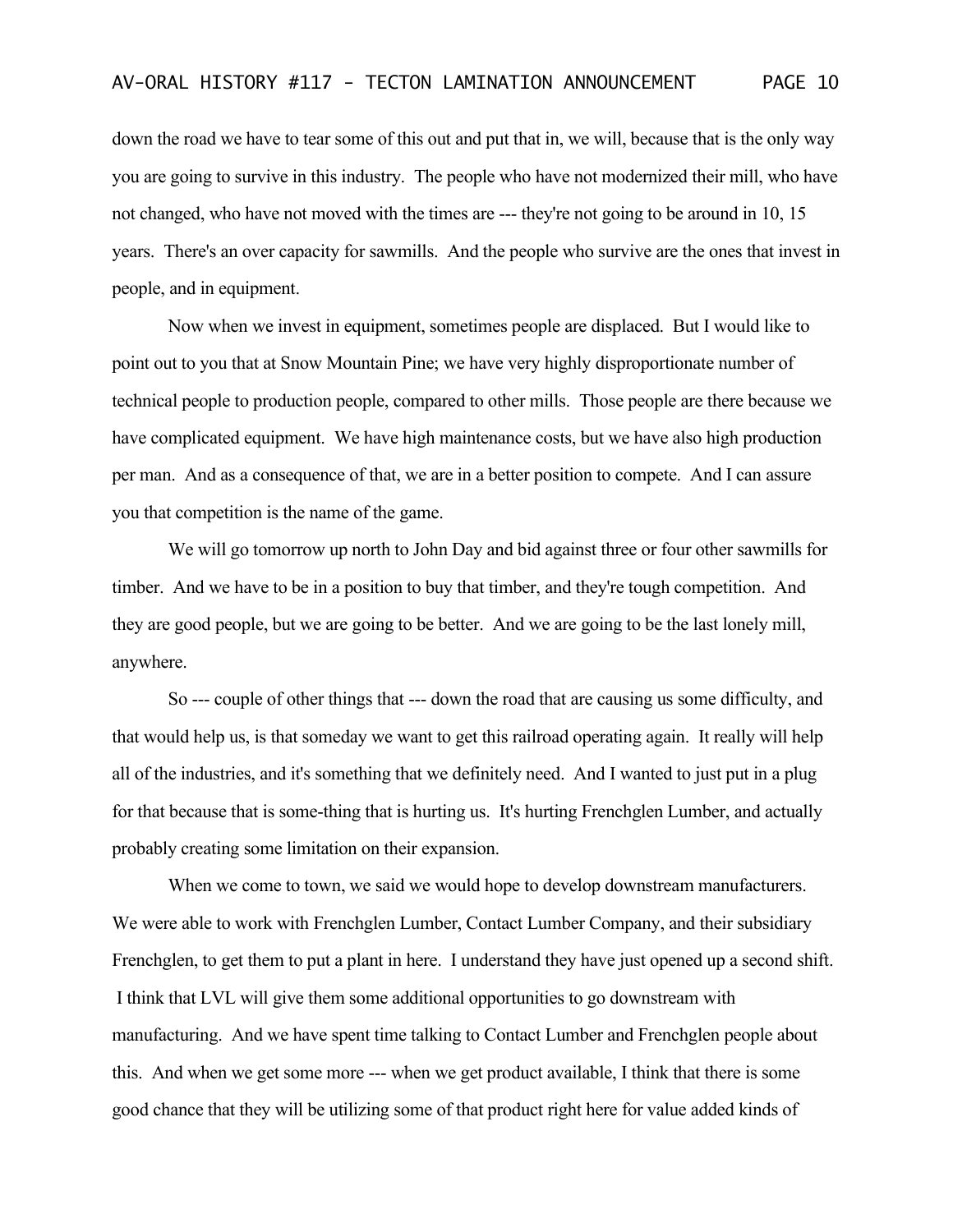processing. That is an aim that we have. We'd like to have our customers here. We'd like to induce them to come here. The railroad would help that process a great deal.

I think I should also mention that, as many of you know, about a year and a half ago we thought we were going to be able to build a co-generation plant. Due to some difficulties, the political people here are sort of smiling at this, there was --- we were stopped. We did not get a contract with CP National that we need in order to go ahead with a co-generation facility. And it was our feeling that we were improperly denied that contract, because under the law, the federal law, and the state law, we were entitled to it in our opinion. Now opinions don't make contracts, but they do sometimes make lawsuits. And so, we sued the public utilities commissioner of the State of Oregon, and also the CP National. That suit, which we thought was going to go quickly, didn't go quickly, it cost a lot of time and energy. And I made this statement, that when a lawyer says he's preparing a brief, it's absolutely a misnomer, it's not brief at all, it's --- it ended up stacks of paper this high. But the judgment has come down, and it was not only favorable to us, it was almost a repetition of our lawyer's brief, and that the law was abrogated and we do have a right to that contract.

Assuming that this all goes ahead, as it should, and I think that we have a good reason to expect that it might, we will hope-fully be making another announcement to go ahead with the cogeneration plant. Some of the fuel for that will come right out of the woods, slash that's being burned and wasted. This is another part of our strategy to take that material that is being wasted, and use it efficiently, and constructively, and the --- our expectation is that we'll be able to, in '86, start a co-generation plant, construction on it, and that will take probably 18 months.

A time frame for the LVL plant will be, we hope, to start production next --- July, August. Partly it will come down to some close negotiations in the next week with one of our major suppliers as to delivery dates of equipment. We'll be fighting for two days, and he'll be fighting for two years. But we'll somewhere in there we'll negotiate a compromise.

At any rate, we feel that there is enormous additional opportunity here. We haven't still used all of the possibilities that we have available to us. And we think that we are very fortunate to be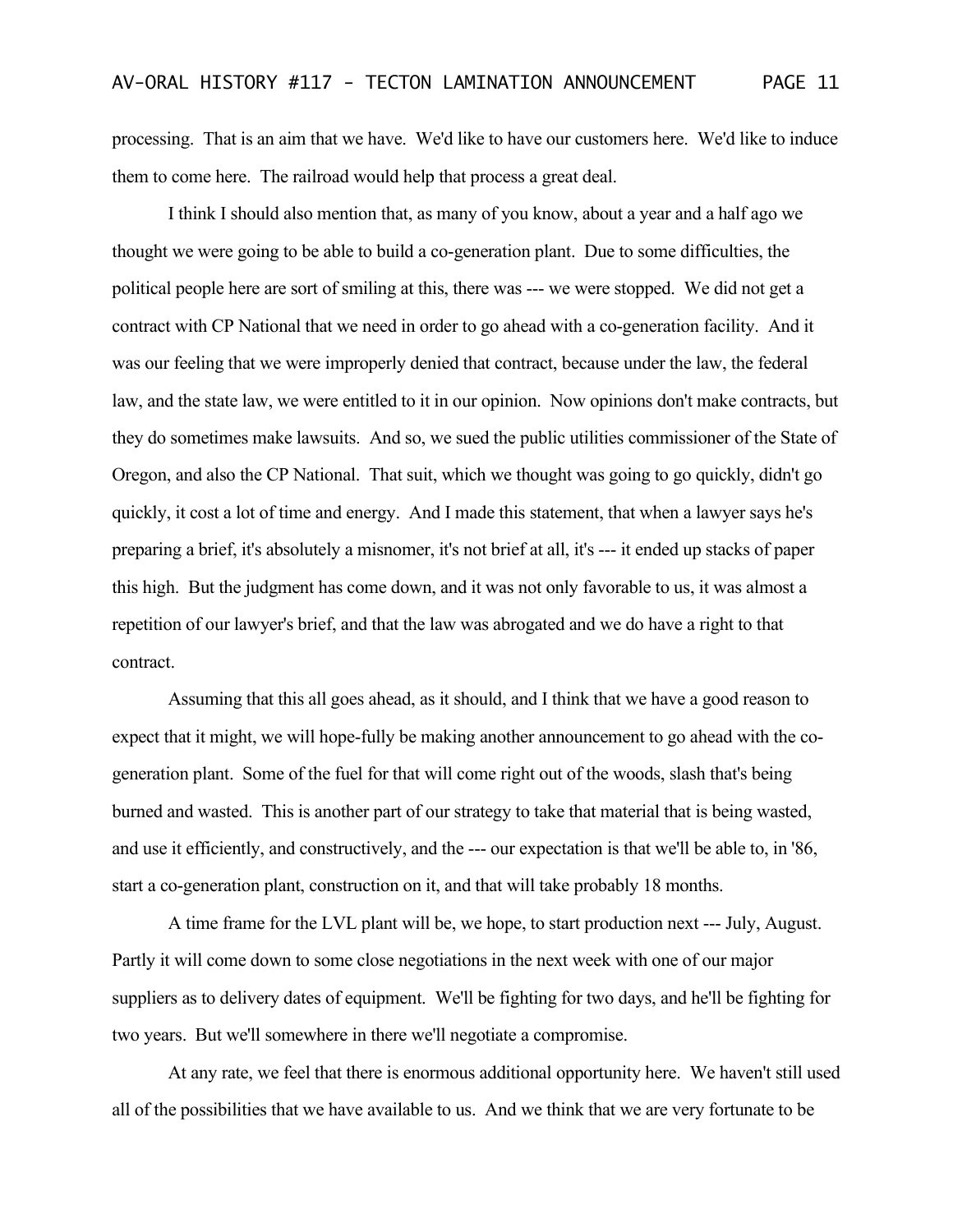involved in this community, with these people, and with this forest. And I think that if we can contribute to that in any way, we hope that we can do it constructively, positively, and with a great deal of spirit. Thank you very much.

## SIDE B

DALE WHITE: Tell them what the investment is going to be approximately? RAY FEICHTMEIR: About \$15,000,000 to \$20,000,000.

DALE WHITE: If you were familiar with some of the figures that was going around on the cogeneration plant, there's going to be another \$20,000,000 or so. If you realize that the assessed value of the county is about \$200,000,000, in about two years, even if nothing else happens, your taxes will be reduced by 25% just because of increased value. Not counting the new jobs and all that will come with that. But the end isn't here yet. We've had the LVL plant, and we have had the co-generation plant, and I guess since we are taking about the logging industry and the timber industry, we still have got an announcement from the chip off of the block that's going to follow in his father's footsteps, take the bull by the horns, start processing, and start contributing to the economy, and we're just excited about that also. So, I'd like to introduce Mark Feichtmeir, who would make an announcement of his own. Mark.

MARK FEICHTMEIR: Well, that's sort of a hard act to follow. But give me a couple of years. I came down here in January from Seattle, where my dad has a real estate development business, and three brothers who I worked with for a period of a year up there. And I moved down here because I saw an opportunity down here to get involved in quite a large business, and it seemed very attractive at the time. And I sort of said, "Well, what the hell! Try it and see what happens." It was quite a change, because I lived in New York City for 10 years prior to Seattle, so I sort of come from the, you know, one extreme to the other. Anyway, I've been involved in a lot of personnel functions and, in one-way or another, I've been --- and have met some of you folks. But around summer, it became apparent that there was an opportunity to process the trim ends out of the planning mill. Now I don't know if you are all familiar with the trim end. When the lumber gets --- goes through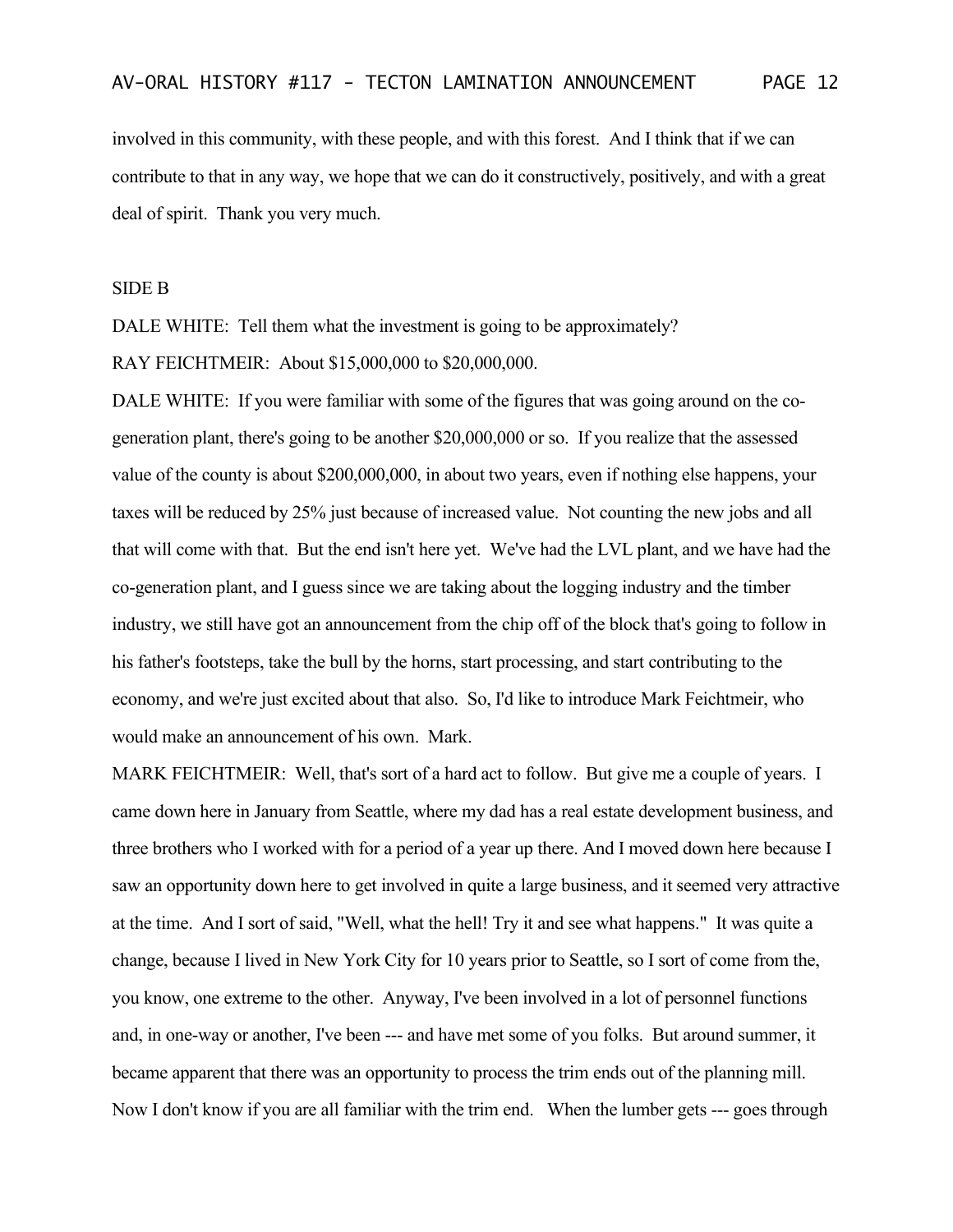the planning mill the, currently the sander gets surfaced and then they will grade it, and occasionally, you know, depending on the quality of the piece, they will cut off the end to upgrade the value of the remaining portion of the board. That piece that they cut off is called the trim end. Now what I'm going to do is gather that all in some sort of a bin or something and transport it.

I believe at this point, it will be behind the real long, L-1, the large building and across the road, and the railroad tracks to the east side, I guess. And I'll be building a plant there, about 12,000 square feet, a building, and installing some machinery, and I'll take the trim ends and I'll be --- first I'll begin ripping them and planning if necessary, then they will go through two automated defecting saws. They'll be some people who will be marking, you know, if you have a knot, they will be marking with chalk line, and the saw will automatically cut that. Then a portion of the product, probably six and five-quarter, will go through a finger jointing system. I'm not sure exactly, you know, the range of products I'll be making at this point. But generally speaking, it'll be clear pine material of either blocks or finger joint in nature. I anticipate employing about 20 people at this point. That's what my plans show, and as Ray has mentioned, it's something you try and predict as much as you can, but, you know, you have to give this an approximation.

I hope to start construction on March 1st, and anticipate about three months, including installation of machinery, so I hope to start actual production on June 1st of next year. I should say this is a totally separate company, which I'm endeavoring to finance through State, Oregon State umbrella revenue bonds. And I'm working with some people on the Oregon Economic Development Commission in Portland to try to get that through. I should know within --- I should have good indication by early December. If that falls through, there will be some changes in plans, but I think that there is a real strong chance that that will take place. Now have I left anything out here? I think that's it. Thank you.

DALE WHITE: Ted. Congratulations on your promotion.

TED TURNER: Thank you. I just wanted to say one thing that Ray left out of his speech, and that is that I think that Dale White and the other county commissioners, and Gene Timms have been some of the finest local politicians that I have ever been around in my life. And they have gone to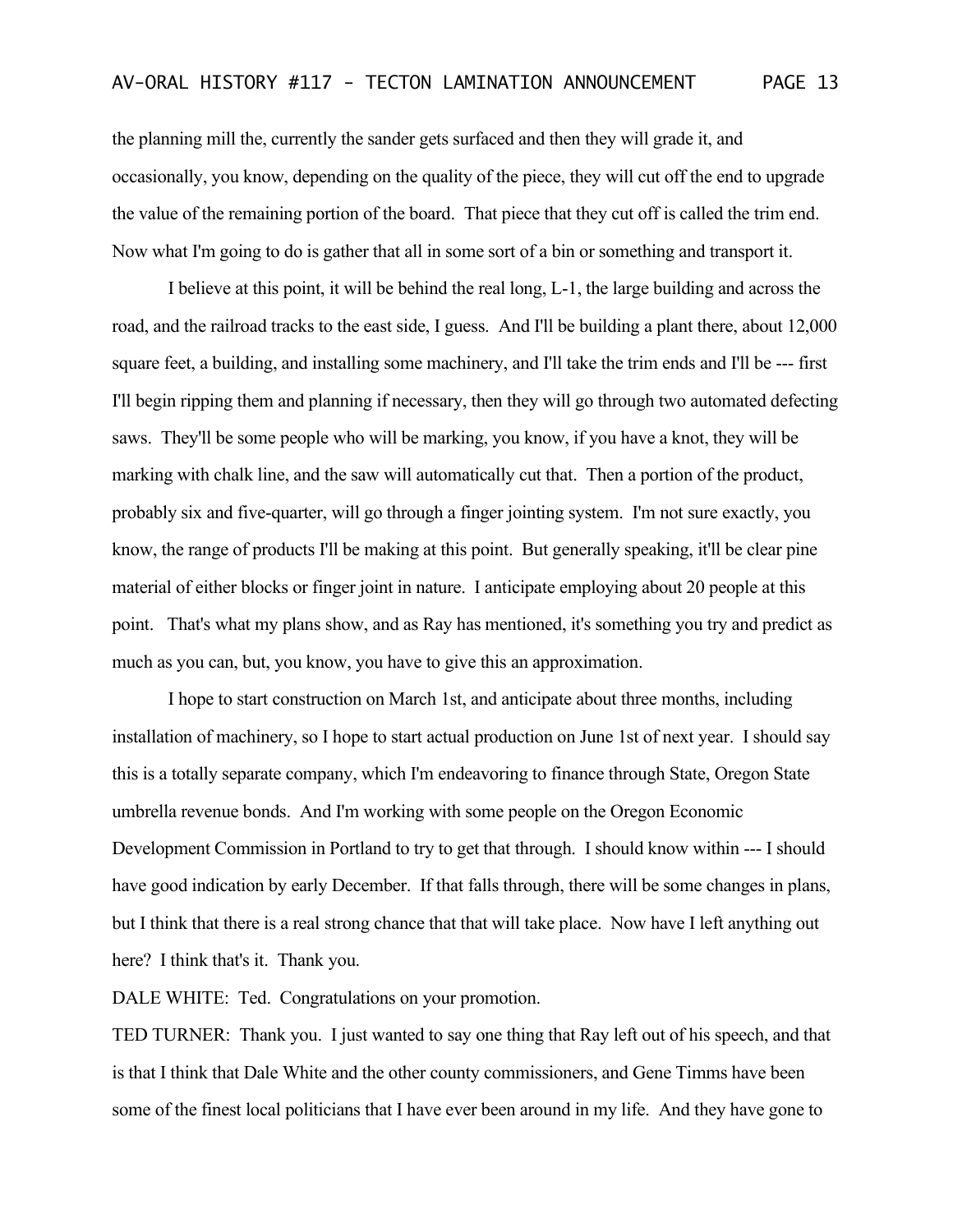bat for us, and they have gone to bat for Harney County, and we thank you! You're an asset. DALE WHITE: It's easy to work with nice people, and it's been a pleasure on our behalf. Something that triggered my thoughts that I wanted to also say Ted, and I appreciate what you said, but what also needs to be said on my behalf, and I'm sorry that Frank isn't here, but --- Earl Tiller and Frank White, I have two of the best commissioners in Harney County, who I don't think you all realize the type of work they do, and the dedication that they express, and they have just been tremendous backers of me. And during this process, I've been able to tell them limited, and asked for their help, and their commitment, and they have given it. And, you know, I just feel that they are the finest commissioners, and not only that, but they are the finest friends that any county judge could ever have. And I'd like to give Earl and Frank --- Frank isn't here, but Earl is --- the recognition.

Now this, you probably cannot see it, but probably many of you have seen the stakes anyway. What is going to happen, the reason we had to push this very rapidly is, because the existing access to the parking and to the shipping at Snow Mountain Pine is going to be eliminated with the construction of the LVL plant. And that plant will basically start in back of the old maintenance building at the head of the log feed, and come up back of the office building, and end just about back of the commissary --- Ted or Ray?

TED TURNER: Probably further down than that.

DALE WHITE: Further down than that, so it's a big building. But as you are familiar, the main gate is going to be completely eliminated by that. To meet the schedule that Ray has outlined for his building, means that they have got to pour their footings and their concrete flooring before December 1st of this year, or else the frost conditions in Harney County are going to eliminate that, and if that does not occur, then this building project is going to be put off six months or a year. Probably we'll be looking at a summer from now before they can get in.

For that to happen, Snow Mountain has got to have access. The yellow road that we have outlined here, this is at the Hines City limits. This is the highway; this would go on down and the mill property would be down there. This is their property; right here is the Forest Service complex.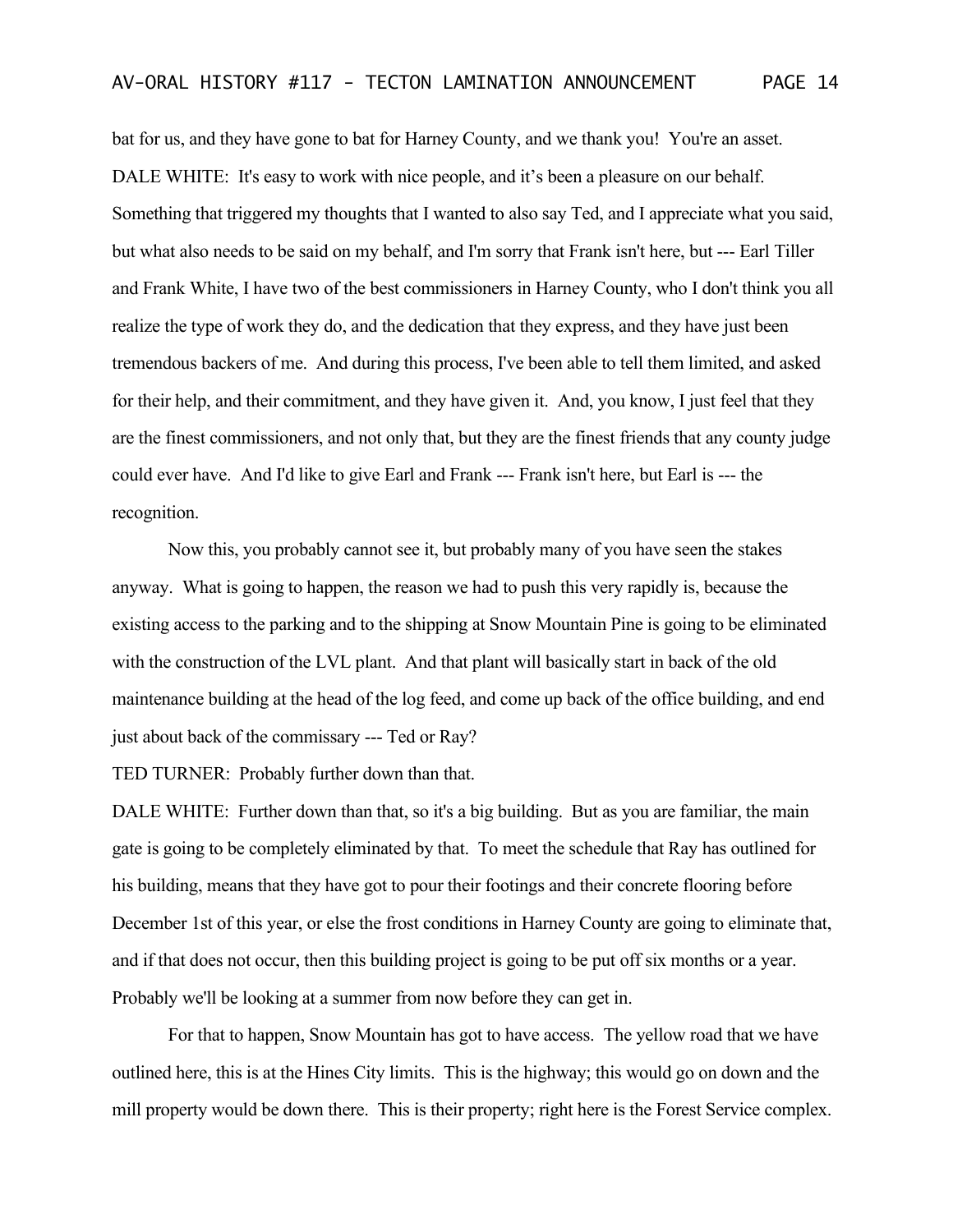We will run a road through here that will go on and connect up with the road that goes to Frenchglen Millworks that we have accessed. A "T" will come off and go basically down to where the present shipping and parking is.

We will be starting the construction of that road tomorrow with every resource that we have, so --- our road superintendent is back there, I hope that he understands the urgency. But in order --- We have got to get at least this portion done and graveled within the next two or three weeks so that Snow Mountain, or Tecton or whoever it is, will have the opportunity to close off the existing access to Snow Mountain, and have an access to get their people and their products in and out, and still have time to get their foundations and their flooring in, so that, before the frost conditions get to be a problem that would obstruct construction. They then would be able to go ahead with their building plans, constructing the remainder of the building during the winter season, and then have a building there that they could start putting their equipment in.

I don't know about you folks, but we at the county are tremendously excited not only as to what is taking place today, but the opportunities of the future. You know, most of the lumber that goes from Harney County, and I suspect a lot of the pine mills, it doesn't go to be boards on a house, or something like this. It goes to furniture manufacturers, mobile home manufacturers, window, and doorframe manufacturers. What we're doing and what we hope to capitalize on, the lumber that they ship to Michigan, and the river mills back there --- 30% to 40% of that is lost in processing. But they pay the full freight rate on that from here to wherever it is, and then they throw away 30% to 40% of that. What we hope to capitalize on, and what Ray alluded to, is that we hope to get those type of facilities to locate here at this complex, do as much of that processing of the finest product here, instead of taking it someplace else. And I think as transportation becomes more expensive, and the other conditions that exist, that that is going to become much more attractive. And I'm hopeful that we'll have many of these announcements to take place in the future.

But one reason that the State is so excited about this, and one reason that I'm sure that Mark is going to get his financing, goes back to what Ray aid. They believe that the only mills that are going to exist in the State of Oregon are going to be the state of art mills, that are going to be ones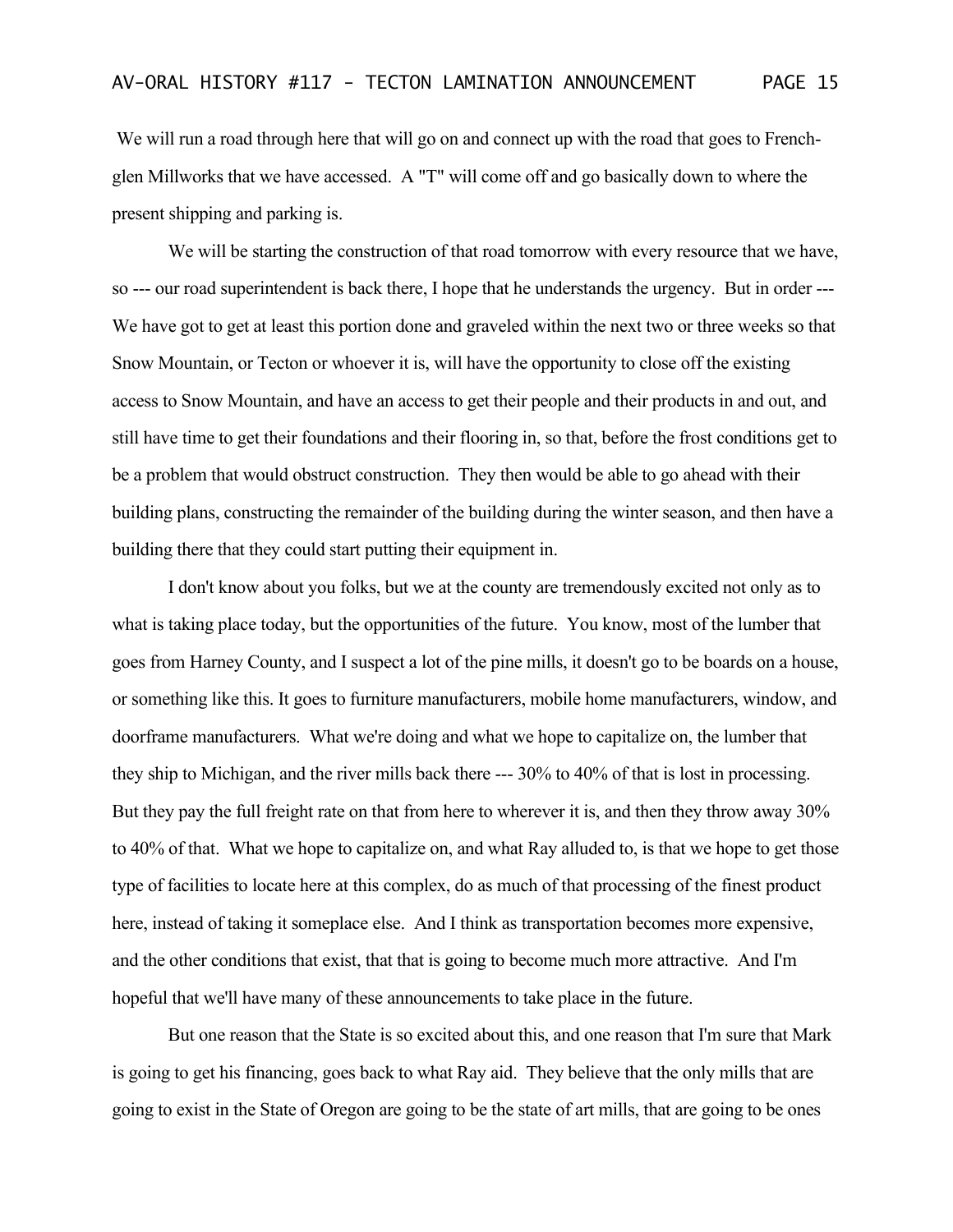that continually change their products and their equipment to meet new and changing conditions. And ones that do the down streaming, I think is the word I learned this week, further process that product to the ultimate degree. And that is what these people are doing, and that's why the state economic development people are so excited, because they say that those are the mills that are going to survive. Those are the communities that are going to prosper.

And I can tell you that after 2 to 3 years, or however long these people have been here, that if anyone can do it, they can do it. The County is prepared to do everything we can. We have got a very influential senator setting on trade and economics, who is going to see that the State does their share, and the people of Harney County, they have always been the best. We're not going to be New York City, Mark, but we'll make you glad you left New York City. And you're going to be glad that you are a part of Harney County for the next few years especially. Not only because of the things that have brought you here in the first place, and that you really like, but it is going to help that you are going to be able to earn a living here and have a little bit of prosperity in the future.

And I can assure you with just as much assurance as I can, that this is not going to be the last announcement that will be coming. I don't know when, or how quick, but I can tell you that with all my heart, I believe that they will be coming. The employment will be greater than ever in the mill industry in the next few years. We are probably halfway there now, and we still got jobs to go. But the opportunities are unlimited if we have the technology, and the foresight, and the ability to use the God given resources that we have here, and we have some of the best. So, I thank you for coming. If I had a --- Into? You said the prayer, are you going to do the benediction or what? INTO LIIMATTA: I think that is a very good word. Three percent in the last --- of the all-time employer here at Hines, for the past --- been over half the century. When Snow Mountain came in, there were skeptics. I among them. I suppose that Ray in his speech mentioned that there has to be cooperation for the sales and all that. Well, I think that Dale White, a dyed in the wool Democrat, rated very highly a dyed in the wool Republican senator, two dyed in the wool Republican county commissioners ... And that's an indication that we can do it, and we will do it.

But I was going to jump on my hind legs when Ray mentioned that after visiting Finland